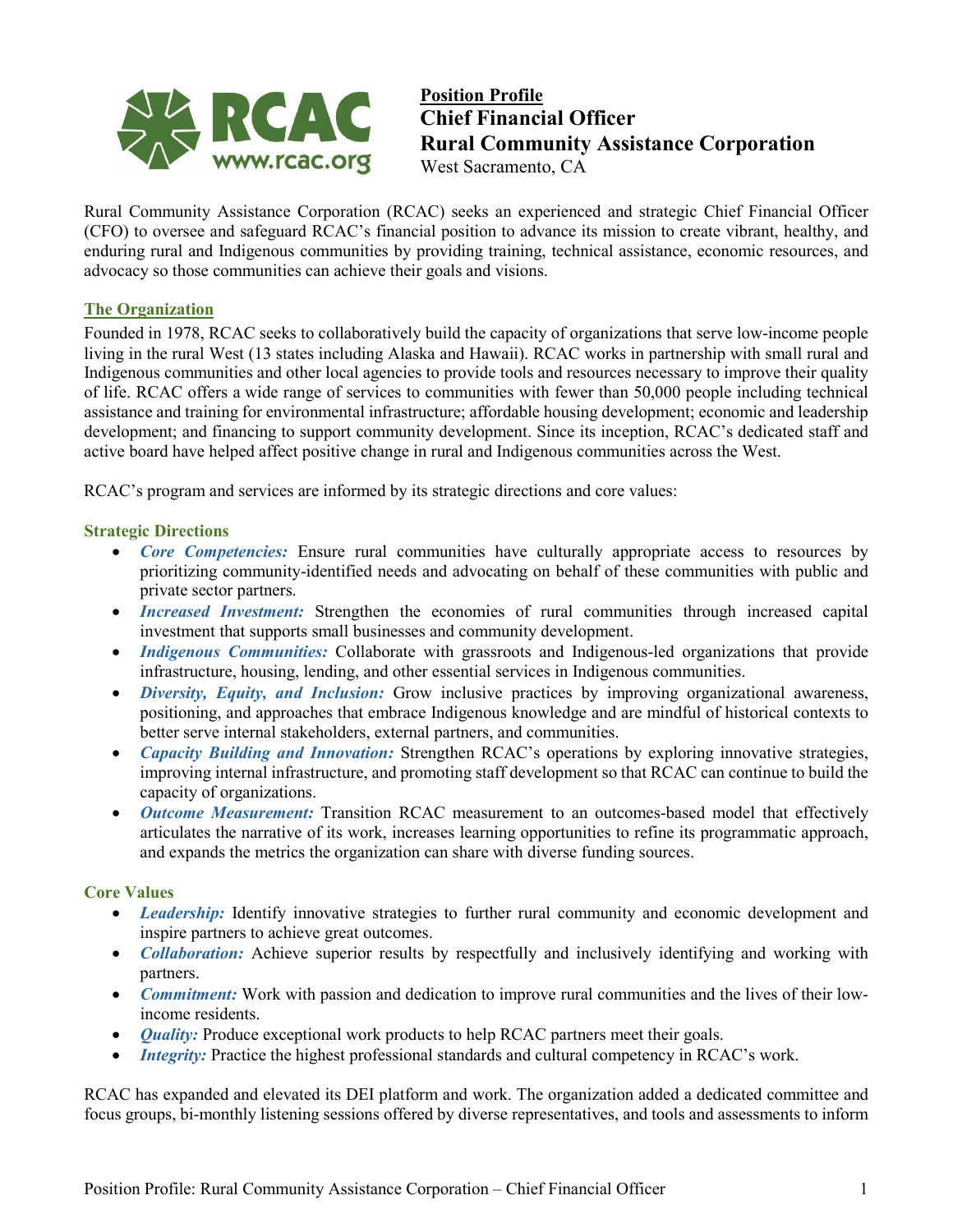the learning and experiential journey of all staff, key stakeholders, and Board members as a reference to guide all internal and external communications.

Headquartered in West Sacramento in a building it owns, RCAC has an estimated annual budget of approximately \$30 million, more than \$200 million in total assets and net assets of more than \$80 million, and recently received a \$20 million unrestricted grant. Approximately two-thirds of the annual budget comes from grants and contracts. Governed by a twelve-person diverse Board of Directors from eight different states, RCAC employs more than 180 staff, many of whom work remotely across RCAC's 13-state footprint, also incorporating a corporate hybrid work model through its West Sacramento headquarters. The CFO will join a senior leadership team that includes the following: Chief Executive Officer, Chief Operating Officer, Controller, Community and Environmental Services Director, Housing Director, Loan Fund Director, Staff Operations Assistant Director, Vector Fund Director, and the Communications & Development Director. Benefits and additional HR services are provided through a PEO (Professional Employment Organization). For more information, please visit RCAC's website at <https://www.rcac.org/> .

# **The Position**

Reporting to the CEO, the CFO will work closely with the CEO and COO. Under the leadership of Suzanne Anarde, a lifelong rural resident, leader, and champion for rural culture, the organization has markedly expanded its services in the past two years and seeks an experienced and innovative CFO who can expertly oversee and lead the organization's financial position, providing strategic insight and direction to inform and support the organization's expansive vision. Working collaboratively in teams and small groups and functioning as a close partner to the CEO and COO, the CFO will safeguard the organization's financial position and incorporate RCAC's ambitious goals in the stewardship of its assets and overall financial health. There is additional growth potential in this role in the areas of grants and contracts oversight and CDFI lending compliance responsibilities, two areas in which additional expertise would be of significant benefit to the organization. The position directly supervises three staff members including the Controller, an Executive Assistant, and an Analyst, and oversees a Finance team of 12 professionals.

# **Key Responsibilities**

- Partner with the CEO, COO, the Board, and Senior Leadership Team to inform and advise regarding all financial matters relevant to the organization's governance and strategic vision.
- Manage strategic initiatives with a focus on collaboration with and implementation across the Senior Leadership Team. Support execution of key priorities, engaging across the Senior Leadership Team and effectively allocating financial resources.
- Work with the Senior Leadership Team to remove roadblocks, enhance operational efficiency and effectiveness, and lead the financial oversight functions of the organization.
- Protect the assets of RCAC by using business and financial expertise and acumen to examine program and organizational commitments, producing and disseminating essential financial information, maintaining internal controls, and employing other safeguards such as insurances.
- Develop and implement plans for the financial infrastructure of systems, processes, and human capital to take RCAC to the next level of excellence in support of financial management initiatives and long-term goals including the effective management, development, and analysis of indirect cost rates.
- Develop and prepare business plans, budgets, and other necessary financial documents. Lead the budgeting process and assess and advise the senior leadership team on the financial implications of various loans, investments, projects, and business ventures.
- Develop and maintain financial information systems that are responsive to customer needs including the financial general ledger (and subsidiary ledgers), grants, government contracts, and loan databases that facilitate project management and meet all reporting requirements of RCAC funders, loan fund investors, and borrowers.
- Ensure systems and controls that facilitate a clean audit opinion in the annual corporate audits along with the occasional funder and investor reviews.
- Function as the risk manager in implementing processes and initiatives that would prevent operational losses, grant & contract non-compliance and violation of investor covenant ratios.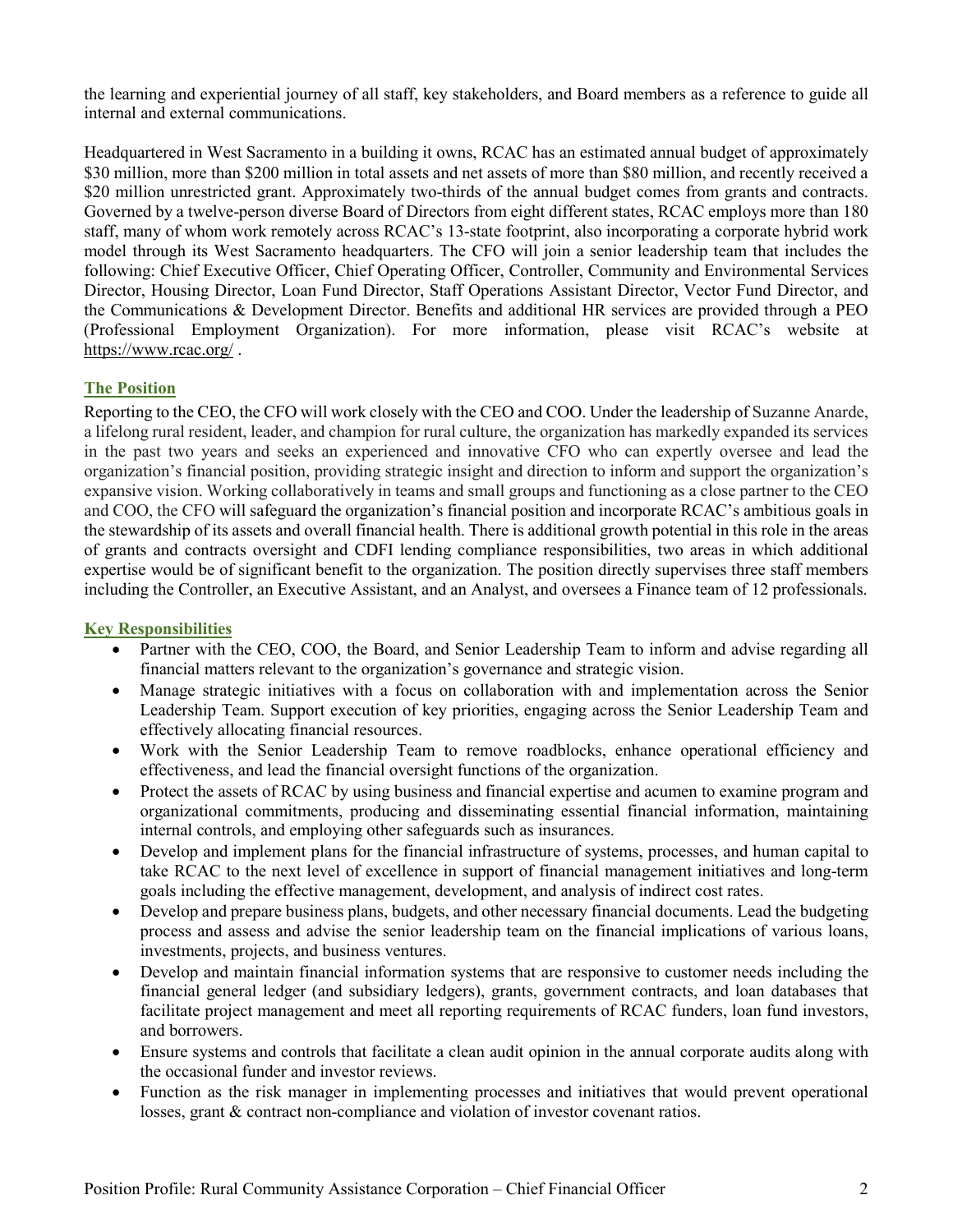- Cultivate and steward key relationships in collaboration with the CEO, including the Board of Directors, industry, funding, and operations leaders.
- Manage and support the professional development of the finance team. Establish teams that are resultsoriented and highly effective to achieve financial implementation goals and support and enhance the finance, grants, and information technology teams. Supervisory oversight includes mentorship, coaching, feedback, effective delegation, and talent development initiatives to support staff and their regular evaluations, setting and establishing meaningful goals and objectives.
- Provide high-quality internal and external customer service by coordinating and communicating with clients, funding sources, and other rural and Indigenous resource providers and regulators, including the representation of RCAC's interests and mission through workshops, published pieces, and in-person opportunities such as related conferences and events that help expand the visibility of RCAC.
- Oversee RCAC-sponsored 403b and 457b plans and provide professional knowledge of the Employee Retirement Income Security Act of 1974 (ERISA) and Department of Labor (DOL), representing the Senior Leadership Team on the committee overseeing retirement planning.

RCAC uses a range of technology and software platforms to support its work including SharePoint, Unanet, Microsoft Office, Teams, and OneDrive.

# **Experience and Attributes**

Highly qualified candidates will bring the following experience and attributes:

- At least 10 years senior management experience in financial management and deep knowledge of GAAP standards for a large, complex organization.
- Knowledge of federal grants and contract management standards for nonprofit organizations along with federal procurement standards and IRS and state reporting and registration requirements.
- Experience in the area of CDFI loan compliance essential. Experience with the oversight of government grants a plus.
- Commitment to understanding the rural and Indigenous West and its diversity of needs, and a passion for contributing to a mission in service of rural community development is a plus.
- Exemplary supervisory experience and the ability to attract, develop, and retain talented individuals; create an environment that ensures staff realize their highest potential and support the overall organization to meet future challenges.
- Demonstrated resourcefulness in using a financial lens to set priorities and guiding investments in people and systems.
- Ability to demonstrate a high level of integrity, strong interpersonal skills, and advance responsibility and accountability.
- Excellent and adaptive leadership with the ability to work collaboratively with a diverse group of people across different geographies and economic situations.
- Experience working with Boards of Directors and related finance committees including the development of effective presentations and interpretation of financial data, analysis, and position to Board members and individuals with a wide range of backgrounds in finance.
- A commitment to advance the goals of a diverse and inclusive workforce and authentic relational approach.
- Ability to travel 10% of the time.
- CPA or a Master's in Business Administration or Finance preferred.

Based on current job market value, compensation will be in the range of \$150,863--\$166,651, commensurate with experience.

# **Application Process**

To apply, e-mail resume, cover letter and salary requirements [here.](https://curawebservices.mindscope.com/RAFFA04463_CURA/Aspx/form.aspx?lang=en&Job_ID=508&source=Marcum) No additional application materials will be reviewed at this time. For other inquiries, contact Suzanne Tan at [Suzanne.Tan@marcumllp.com](mailto:Suzanne.Tan@marcumllp.com)